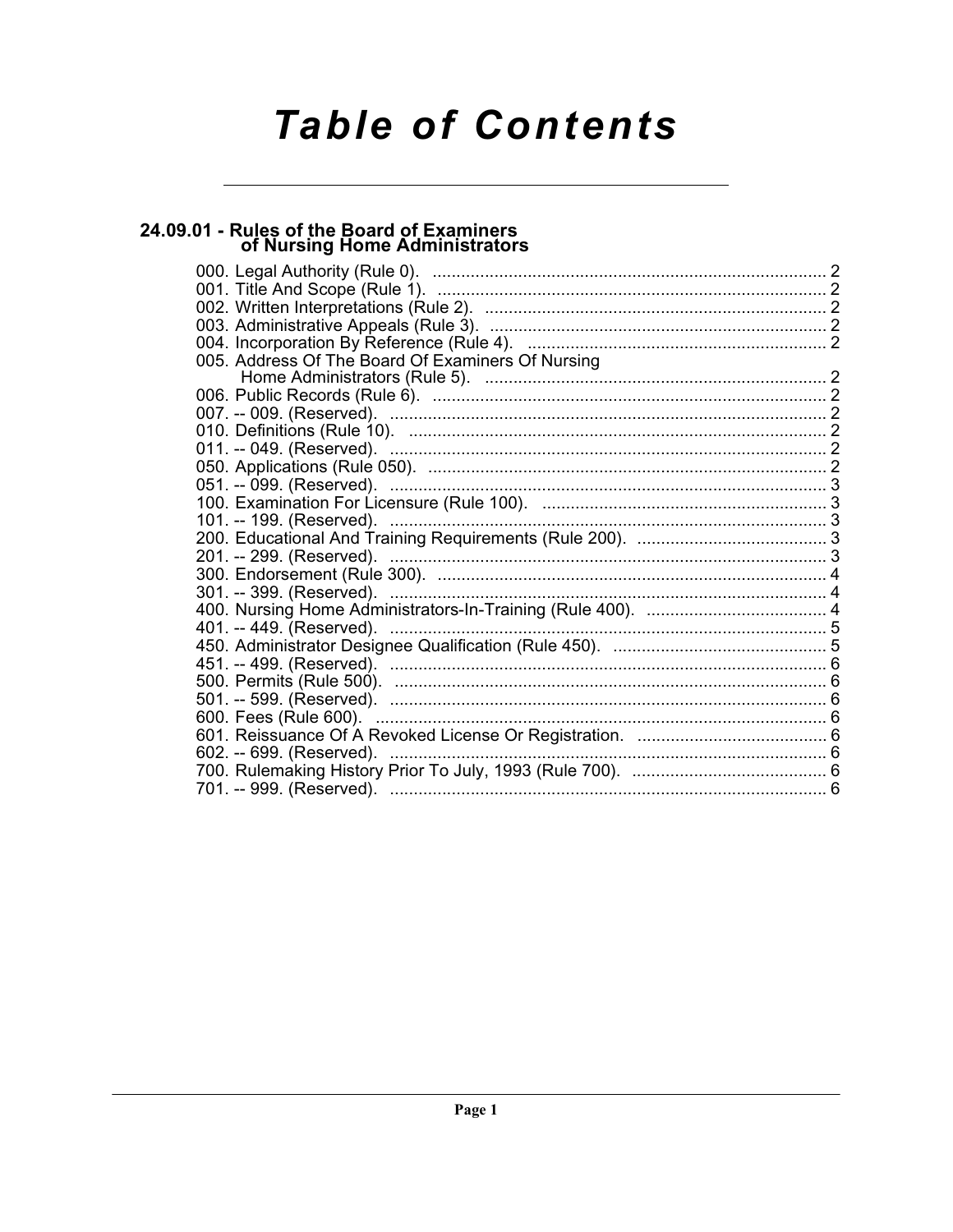#### **IDAPA 24 TITLE 09 CHAPTER 01**

# **24.09.01 - RULES OF THE BOARD OF EXAMINERS OF NURSING HOME ADMINISTRATORS**

#### <span id="page-1-1"></span><span id="page-1-0"></span>**000. LEGAL AUTHORITY (RULE 0).**

These rules are hereby prescribed and established pursuant to the authority vested in the Board of Examiners of Nursing Home Administrators by the provisions of Section 54-1604, Idaho Code. (7-1-93) Nursing Home Administrators by the provisions of Section 54-1604, Idaho Code.

#### <span id="page-1-2"></span>**001. TITLE AND SCOPE (RULE 1).**

These rules shall be cited as IDAPA 24.09.01, "Rules of the Board of Examiners of Nursing Home Administrators." (7-1-93)

#### <span id="page-1-3"></span>**002. WRITTEN INTERPRETATIONS (RULE 2).**

The board may have written statements that pertain to the interpretation of the rules of this chapter. Such interpretations, if any, are available for public inspection and copying at cost in the main office of the Bureau of Occupational Licenses. (3-13-02)

# <span id="page-1-4"></span>**003. ADMINISTRATIVE APPEALS (RULE 3).**

Administrative appeals shall be governed by the Administrative Procedure Act, Title 67, Chapter 52, Idaho Code.

(3-13-02)

#### <span id="page-1-5"></span>**004. INCORPORATION BY REFERENCE (RULE 4).**

These rules do not incorporate by reference any document other than those sections of Idaho Code so referenced. (3-13-02)

# <span id="page-1-6"></span>**005. ADDRESS OF THE BOARD OF EXAMINERS OF NURSING HOME ADMINISTRATORS (RULE 5).**

[The office of the Board of Examiners of Nursing Home Administrators is located within the Bureau of Occupational](mailto:ibol@ibol.idaho.gov)  Licenses, Owyhee Plaza, 1109 Main Street, Suite 220, Boise, Idaho 83702-5642. The phone number of the Board is (208) 334-3233. The Board's FAX number is (208) 334-3945. The Board's e-mail address is ibol@ibol.state.id.us.<br>The Board's official web site is at http://www.ibol.idaho.gov/nha.htm. [The Board's official web site is at http://www.ibol.idaho.gov/nha.htm](mailto:ibol@ibol.idaho.gov).

# <span id="page-1-7"></span>**006. PUBLIC RECORDS (RULE 6).**

The records associated with the Board of Examiners of Nursing Home Administrators are subject to the provisions of the Idaho Public Records Act, Title 9, Chapter 3, Idaho Code. (3-13-02) the Idaho Public Records Act, Title 9, Chapter 3, Idaho Code.

# <span id="page-1-8"></span>**007. -- 009. (RESERVED).**

#### <span id="page-1-14"></span><span id="page-1-9"></span>**010. DEFINITIONS (RULE 10).**

**01. Board**. The Board of Examiners of Nursing Home Administrators as prescribed in Section 54-<br>ho Code. (7-1-93) 1601, Idaho Code.

**02.** Bureau. The Bureau of Occupational Licenses as prescribed in Sections 54-1603 and 67-2602, Idaho Code. (3-13-02) Idaho Code. (3-13-02)

**03. NAB**. NAB shall mean the national association of boards of examiners for nursing home administrators. (4-6-05) administrators. (4-6-05)

#### <span id="page-1-10"></span>**011. -- 049. (RESERVED).**

#### <span id="page-1-12"></span><span id="page-1-11"></span>**050. APPLICATIONS (RULE 050).**

Applications will be on forms approved by the Board. (4-6-05) (4-6-05)

<span id="page-1-13"></span>**01. Board Consideration**. No application will be considered for any action unless accompanied by the appropriate fees and until the required supporting documentation is received by the Bureau. (4-6-05)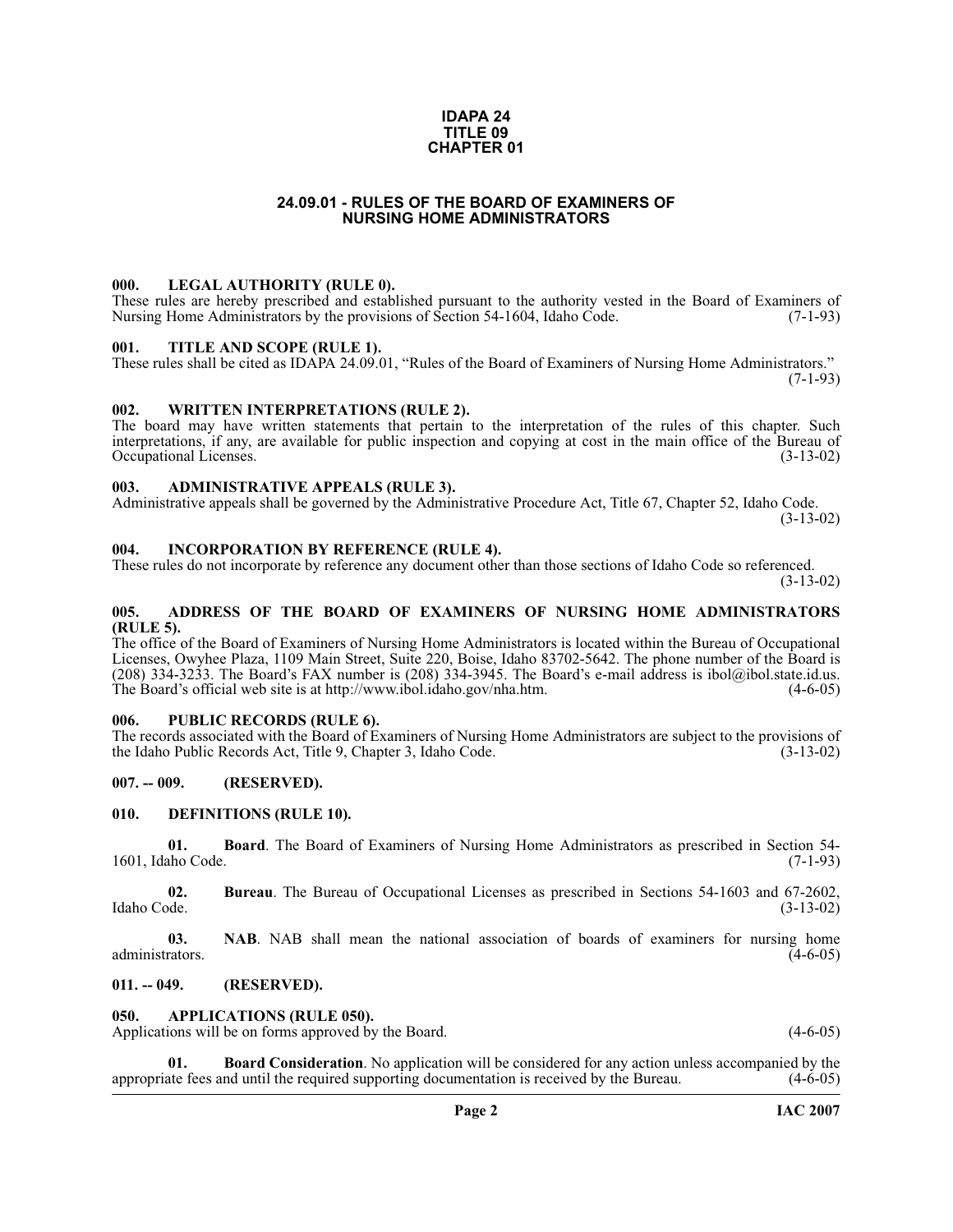<span id="page-2-11"></span>**02.** Filing Deadline. To be considered by the Board, properly completed applications must be received ureau at least thirty (30) days prior to the first day of the month in which the Board will meet. (4-6-05) by the Bureau at least thirty (30) days prior to the first day of the month in which the Board will meet.

<span id="page-2-13"></span>**03. Lack of Activity**. Applications on file with the Board that lack activity for any period of twelve (12) months shall be terminated unless good cause is demonstrated to the Board. (4-6-05)

# <span id="page-2-0"></span>**051. -- 099. (RESERVED).**

# <span id="page-2-10"></span><span id="page-2-1"></span>**100. EXAMINATION FOR LICENSURE (RULE 100).**

**01. Examination Fee**. The examination fee for the national examination shall be in the amount as determined by the National Association of Board of Examiners of Nursing Home Administrators and shall be paid to the entity administering said examination. The examination fee is in addition to the license fee provided for in Section 54-1604, sub-paragraph (g), Idaho Code. (3-10-00)

<span id="page-2-12"></span>**02. Good Moral Character**. Evidence of good moral character on the application form is to be signed by two (2) reputable individuals not more than one (1) of which may be a minister, priest, rabbi, or their equivalent and neither shall be members of the applicant's family. (7-1-93)

<span id="page-2-5"></span>**03. Content of Exam, Passing Scores**. The examination shall be that issued by the National Association of Board of Examiners of Nursing Home Administrators, and an examination pertaining to Idaho law and rules governing nursing homes. The passing of the National Association of Board of Examiners of Nursing Home Administrators examination shall be the scale score passing point as established by NAB. The passing score of the Idaho Laws and Rules Examination shall be seventy-five percent (75%). (7-1-93)

<span id="page-2-7"></span>**04. Date and Location of Exam**. Examinations shall be held at the location and at the times determined by the entity administering the national examination. The state examination shall be a take-home examination and be returned to the Board upon submission of the application. The applicant shall further certify to the Board that he or she has reviewed, understands, and will abide by the state laws and rules governing Nursing<br>Home Administrators and facilities. (3-10-00) Home Administrators and facilities.

<span id="page-2-16"></span>**05. Suitability Requirements**. An applicant shall be deemed to have met the suitability requirements referred to in Section 54-1605, Idaho Code, by compliance with sub-paragraphs 2 or 3 of that section. (7-1-93)

# <span id="page-2-2"></span>**101. -- 199. (RESERVED).**

# <span id="page-2-8"></span><span id="page-2-3"></span>**200. EDUCATIONAL AND TRAINING REQUIREMENTS (RULE 200).**

<span id="page-2-9"></span>**01. Educational Requirements**. In order to be credited toward the educational requirements of the Act, a seminar or course of study must be relevant to nursing home administration as determined by the Board and sponsored by accredited universities or colleges, State or National health related associations, and/or approved by NCERS (National Continuing Education Review Service). (7-1-93)

<span id="page-2-15"></span>**02. Requirements for License Renewal**. The department shall refuse to renew a Nursing Home Administrators license unless the required fee is accompanied by evidence of having met the educational and training requirement set forth in these rules on the form provided for that purpose by the Bureau of Occupational Licenses.

(7-1-98)

<span id="page-2-14"></span>**03. Renewal of License**. Applicants for renewal of license shall be required to attend a minimum of twenty (20) clock hours of courses approved under Subsection 200.01 within the preceding twelve (12) month period. (7-1-98)

<span id="page-2-6"></span>**04. Credit Received Toward Renewal of License**. Credit received toward renewal of license may not be used again toward renewal of license for another license year.

# <span id="page-2-4"></span>**201. -- 299. (RESERVED).**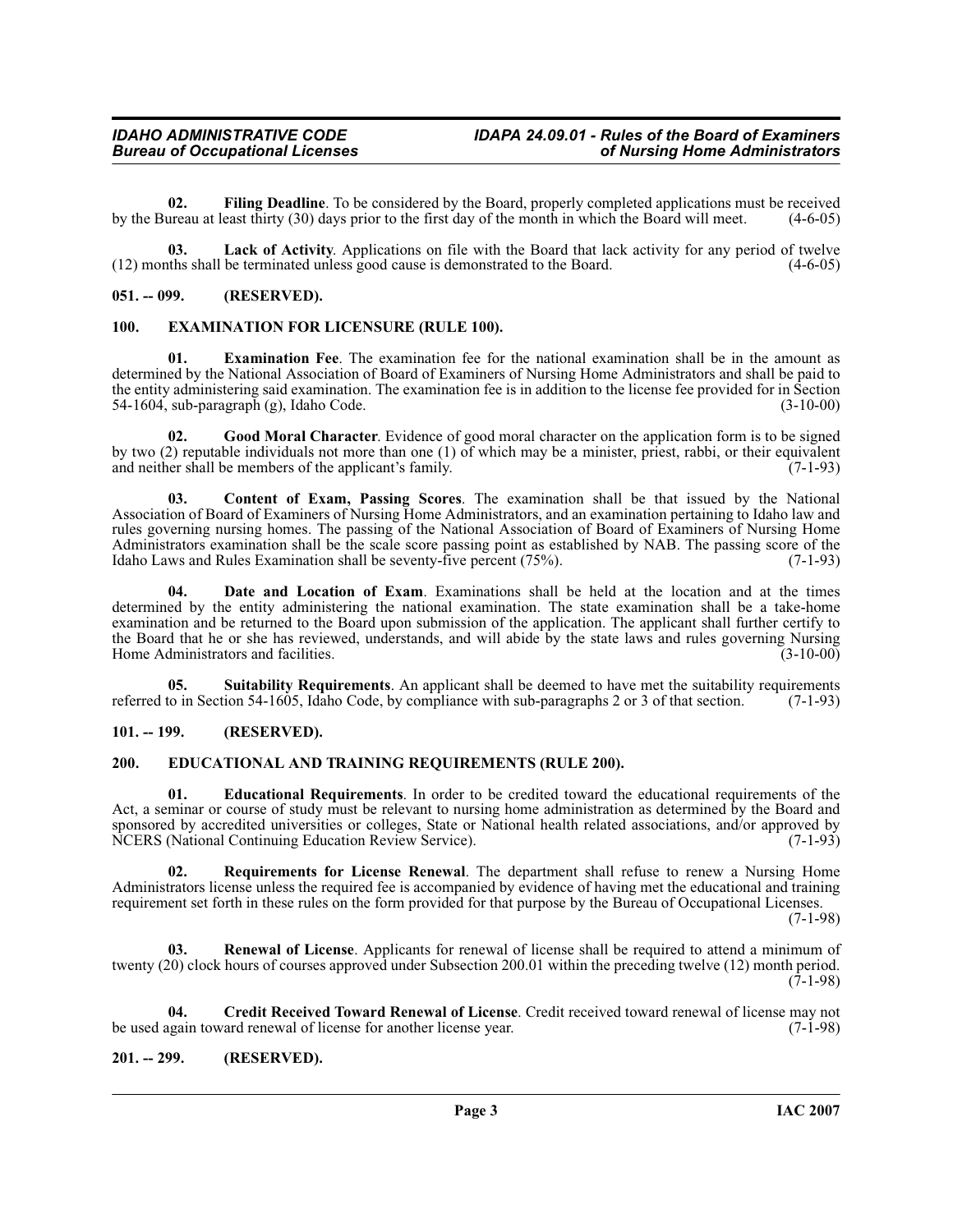# <span id="page-3-3"></span><span id="page-3-0"></span>**300. ENDORSEMENT (RULE 300).**

Each applicant for licensure by endorsement shall be required to document compliance with each of the following requirements.

**01. A Valid License**. Hold a valid and current nursing home administrator license issued in another state.  $(4-6-05)$ 

#### **02. Experience/Education**. (3-30-07)

**a.** One (1) year of experience as an administrator in training in another state; or (3-30-07)

**b.** A total of one (1) year of combined experience obtained in an administrator in training program and ctical experience as an administrator in another state; or (3-30-07) from practical experience as an administrator in another state; or

**c.** A master's degree in health administration related to long-term care from an accredited institution; (3-30-07) or  $(3-30-07)$ 

**d.** A master's degree in health administration from an accredited institution and one (1) year management experience in long-term care. (3-30-07)

**03. Criminal History**. Has not been found guilty or convicted or received a withheld judgment or suspended sentence for any felony or any crime involving moral turpitude or received discipline for a license offense<br>(4-6-05) in any state.  $(4-6-05)$ 

**04.** National Examination. Has taken and successfully passed the NAB examination. (4-6-05)

**05. State Examination**. Has taken and successfully completed the state of Idaho examination.(4-6-05)

**06. Affidavit**. Has certified under oath to abide by the laws and rules governing the practice of nursing ministration in Idaho. (4-6-05) home administration in Idaho.

# <span id="page-3-1"></span>**301. -- 399. (RESERVED).**

# <span id="page-3-5"></span><span id="page-3-2"></span>**400. NURSING HOME ADMINISTRATORS-IN-TRAINING (RULE 400).**

<span id="page-3-6"></span>**01.** Related Health Care Field. "Related health care field" shall mean a field in health care related to administration. (7-1-93) administration. (7-1-93)

<span id="page-3-7"></span>**02. Trainees**. Trainees must work on a full time basis in an Idaho licensed nursing home. Full time shall be a forty (40) hour per week work schedule with consideration for normal leave taken. Failure to comply with this rule or Section 54-1610, Idaho Code, shall not receive credit as a Nursing Home Administrator-In-Training.

 $(4-6-05)$ 

**a.** Each trainee shall register with the Board as a Nursing Home Administrator-In-Training (AIT) by submitting an application provided by the Board together with the required fee. The effective date of each AIT program shall be the date the Board approves the application. (3-13-02) program shall be the date the Board approves the application.

**b.** Quarterly reports for those trainees employed in a nursing home must reflect that the preceptor of the trainee has instructed, assisted and given assignments as deemed necessary to fulfill the requirements of Subsection 400.03. (7-1-98) Subsection 400.03.

**03.** Nursing Home Administrator-in-Training Requirements. A Nursing Home Administrator-in-<br>shall be required to train in all phases of nursing home administration including the following: (7-1-93) Training shall be required to train in all phases of nursing home administration including the following:

<span id="page-3-4"></span>

|  | Resident Care Management. | $(7-1-98)$ |  |
|--|---------------------------|------------|--|
|--|---------------------------|------------|--|

**b.** Personnel Management. (7-1-93)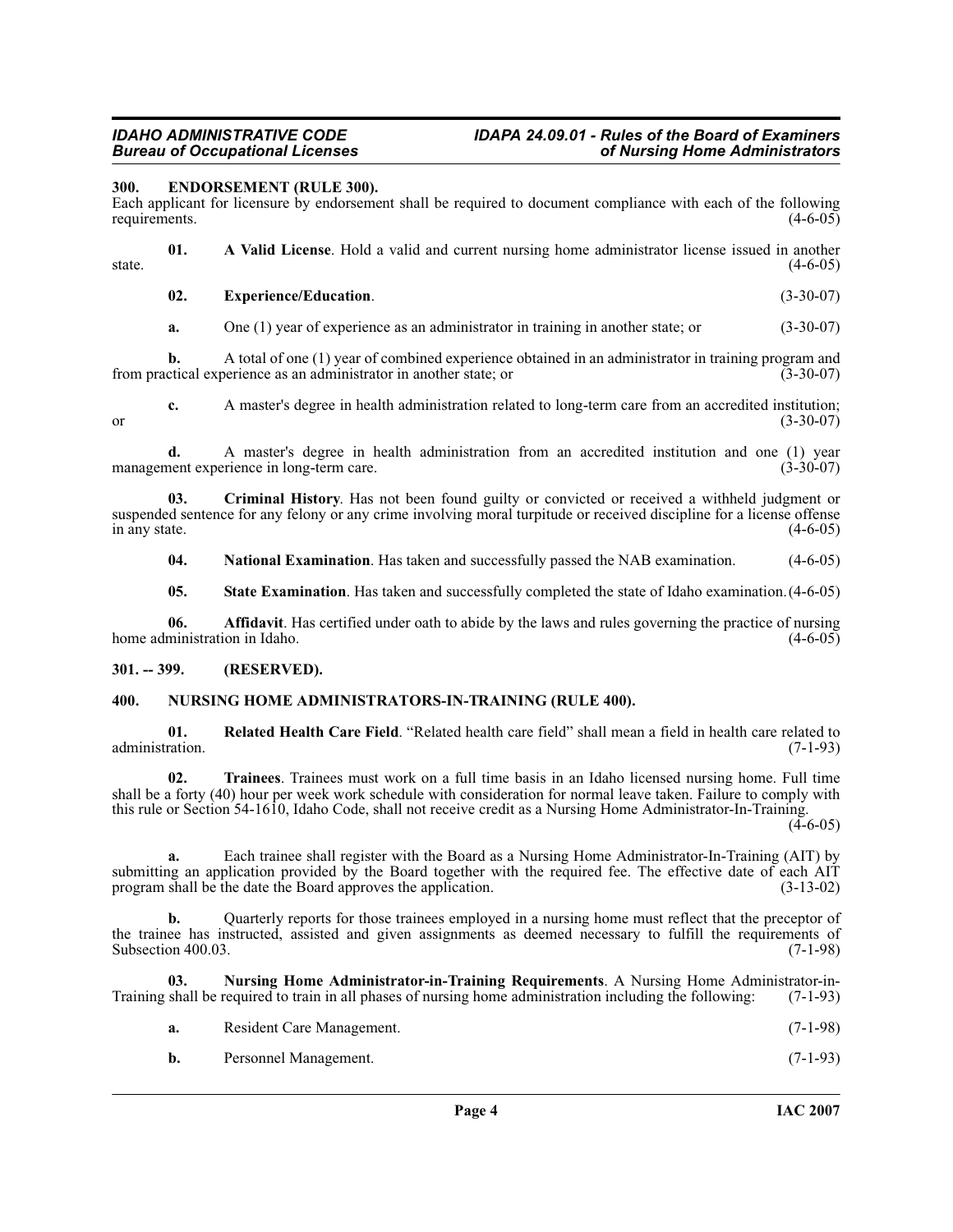| c. | Financial Management.                                  | $(7-1-93)$ |
|----|--------------------------------------------------------|------------|
| d. | Environmental Management.                              | $(7-1-98)$ |
| е. | Meeting Regulations and Governing Entities Directives. | $(7-1-98)$ |
| f. | Organizational Management.                             | $(7-1-98)$ |

**g.** Completion of a specialized course of study in nursing home long-term health care administration approved by NAB or otherwise approved by the Board. (4-6-05)

**04. Facility Administrator**. The trainee must spend no less than thirty-two (32) hours a month with the preceptor in a training and/or observational situation in the six (6) areas of nursing home administration as outlined in Subsection 400.03. Quarterly reports must reflect particular emphasis on the six (6) phases of nursing home administration during the time spent in the nursing home. (5-3-03)

# <span id="page-4-8"></span><span id="page-4-6"></span>**05. Preceptor Certification**. (7-1-93)

**a.** A nursing home administrator who serves as a preceptor for a nursing home administrator-intraining must be certified by the Board of Examiners of Nursing Home Administrators. The Board will certify the Idaho licensed nursing home administrator to be a preceptor who: (7-1-98) Idaho licensed nursing home administrator to be a preceptor who:

i. Is currently practicing as a nursing home administrator and who has practiced a minimum of two ecutive years as a nursing home administrator; and (7-1-98)  $(2)$  consecutive years as a nursing home administrator; and

ii. Who successfully completes a six (6) clock hour preceptor orientation course approved by the  $Board.$  (7-1-93)

**b.** The orientation course will cover the philosophy, requirements and practical application of the nursing home administrator-in-training program and a review of the six  $(\vec{6})$  phases of nursing home administration as outlined in Subsection 400.03. outlined in Subsection 400.03.

# <span id="page-4-0"></span>**401. -- 449. (RESERVED).**

# <span id="page-4-2"></span><span id="page-4-1"></span>**450. ADMINISTRATOR DESIGNEE QUALIFICATION (RULE 450).**

In order to practice as an administrator designee, an individual shall register with the Board as an Administrator Designee by submitting an application and providing documentation of each the following requirements. (3-13-02)

<span id="page-4-7"></span>

|            | 01. | <b>Good Moral Character.</b>                                                                         | $(3-13-02)$ |
|------------|-----|------------------------------------------------------------------------------------------------------|-------------|
|            | a.  | Submit references of good moral character from not less than three (3) persons other than relatives. | $(3-13-02)$ |
| turpitude. | b.  | Certify they have not been found guilty or convicted of a felony or a misdemeanor involving moral    | $(3-13-02)$ |
|            | 02. | Age. Provide proof of being at least twenty-one $(21)$ years of age.                                 | $(3-13-02)$ |
|            | 03. | <b>Education.</b> Provide proof of either:                                                           | $(3-13-02)$ |
|            | a.  | A bachelors degree from an approved college or university, or                                        | $(3-13-02)$ |
|            | ь.  | $T_{WQ}$ (2) years of satisfactory practical experience in pursing home administration or a related  |             |

<span id="page-4-4"></span><span id="page-4-3"></span>**b.** Two (2) years of satisfactory practical experience in nursing home administration or a related health administration area for each year of the required education as set forth in Section 54-1605(3), Idaho Code; (3-13-02)

<span id="page-4-5"></span>**04. Experience**. Provide proof of having one (1) year of management experience in a skilled nursing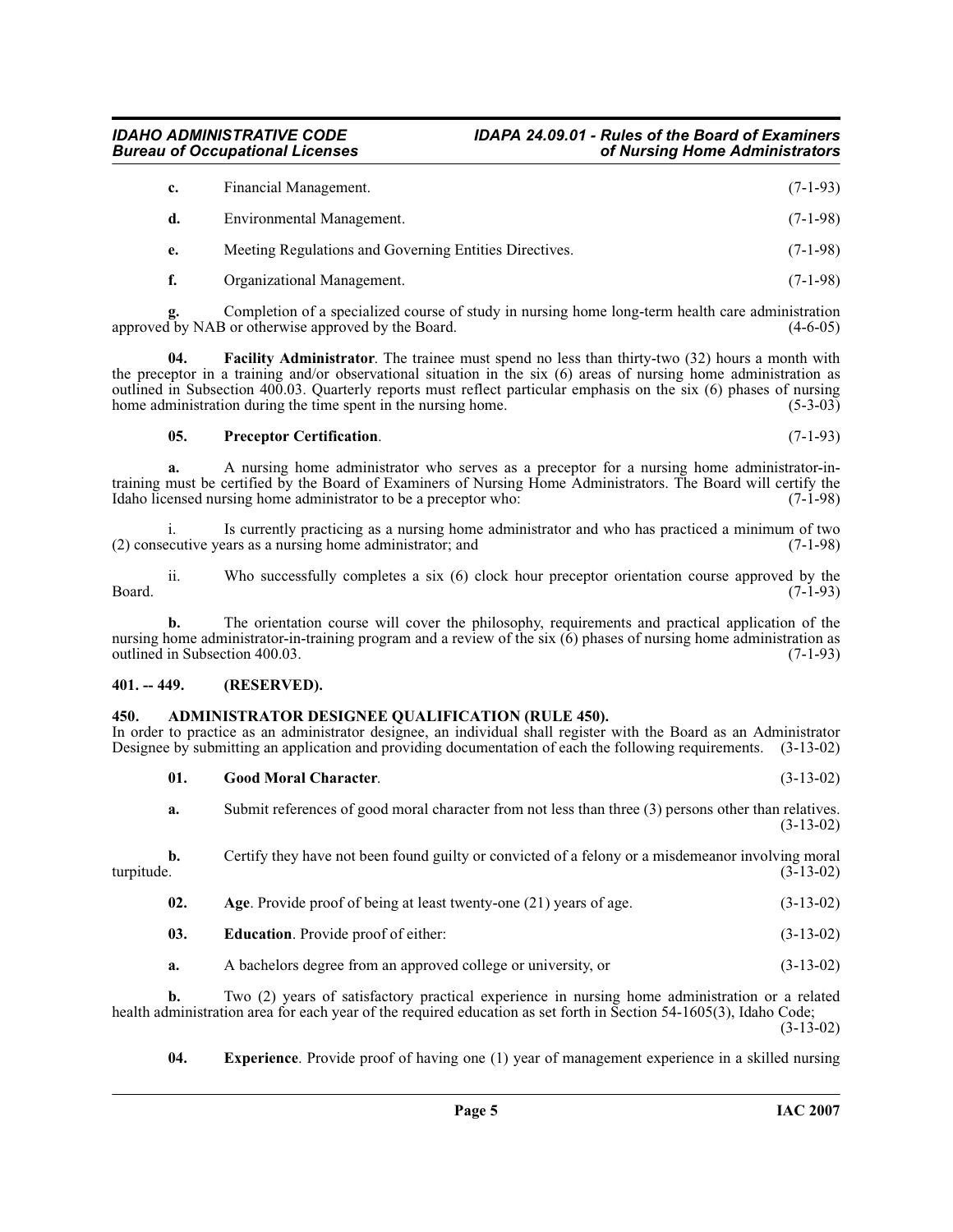facility. Experience documented in Subsection 450.03.b. may also be used to meet this requirement. (3-13-02)

<span id="page-5-9"></span>**05. Authorization**. Submit an agreement signed by an Idaho Licensed Nursing Home Administrator who will act as a consultant to assist the designee in administrating the facility. (3-13-02)

# <span id="page-5-0"></span>**451. -- 499. (RESERVED).**

# <span id="page-5-13"></span><span id="page-5-1"></span>**500. PERMITS (RULE 500).**

<span id="page-5-15"></span>**01. Requirements for Issuance**. A temporary permit may be issued for one (1) year upon application and payment of fees. No more than one (1) temporary permit may be granted to any applicant for any reason.

(7-1-98)

<span id="page-5-11"></span>**02. Issuance of a Temporary Permit Does Not Obligate the Board**. Issuance of a temporary permit does not obligate the board to subsequently issue a license. Issuance of a subsequent license depends upon a successful application to the Board. (7-1-98) successful application to the Board.

# <span id="page-5-2"></span>**501. -- 599. (RESERVED).**

# <span id="page-5-3"></span>**600. FEES (RULE 600).**

<span id="page-5-12"></span><span id="page-5-10"></span><span id="page-5-8"></span>

| 01.            | <b>Original License and Annual Renewal Fee.</b>                                      | $(3-13-02)$ |  |  |  |
|----------------|--------------------------------------------------------------------------------------|-------------|--|--|--|
| a.             | Original license fee -- one hundred fifty dollars (\$150).                           | $(3-13-02)$ |  |  |  |
| $\mathbf{b}$ . | Annual renewal fee -- one hundred seventy-five dollars (\$175).                      | $(3-13-02)$ |  |  |  |
| 02.            | <b>Application Fees.</b>                                                             | $(3-10-00)$ |  |  |  |
| a.             | Original application fee -- one hundred dollars (\$100).                             | $(3-13-02)$ |  |  |  |
| b.             | Endorsement application fee -- one hundred dollars (\$100).                          | $(3-13-02)$ |  |  |  |
| 03.            | <b>Temporary Fee.</b>                                                                | $(3-13-02)$ |  |  |  |
| a.             | Temporary permit fee -- one hundred dollars (\$100).                                 | $(3-13-02)$ |  |  |  |
| $\mathbf{b}$ . | Administrator-In-Training registration fee -- one hundred dollars (\$100).           | $(3-13-02)$ |  |  |  |
| 04.            | License Reinstatement Fee. License reinstatement fee -- one hundred dollars (\$100). | $(3-13-02)$ |  |  |  |
|                |                                                                                      |             |  |  |  |

# <span id="page-5-16"></span><span id="page-5-14"></span><span id="page-5-4"></span>**601. REISSUANCE OF A REVOKED LICENSE OR REGISTRATION.**

Application for the re-issuance of a license shall be made on the same form as an applicant for an original license and submit to a special examination at the discretion of the Board. (7-1-98) submit to a special examination at the discretion of the Board.

# <span id="page-5-5"></span>**602. -- 699. (RESERVED).**

# <span id="page-5-6"></span>**700. RULEMAKING HISTORY PRIOR TO JULY, 1993 (RULE 700).**

Adoption date December 7, 1978 Effective date January 1, 1979 Adoption date December 24, 1985 Effective date January 13, 1986 Effective date January 18, 1990 Adoption date March 26, 1993 Effective date April 15, 1993 (7-1-93)<br> **701. – 999.** (RESERVED).

<span id="page-5-7"></span>**701. -- 999. (RESERVED).**